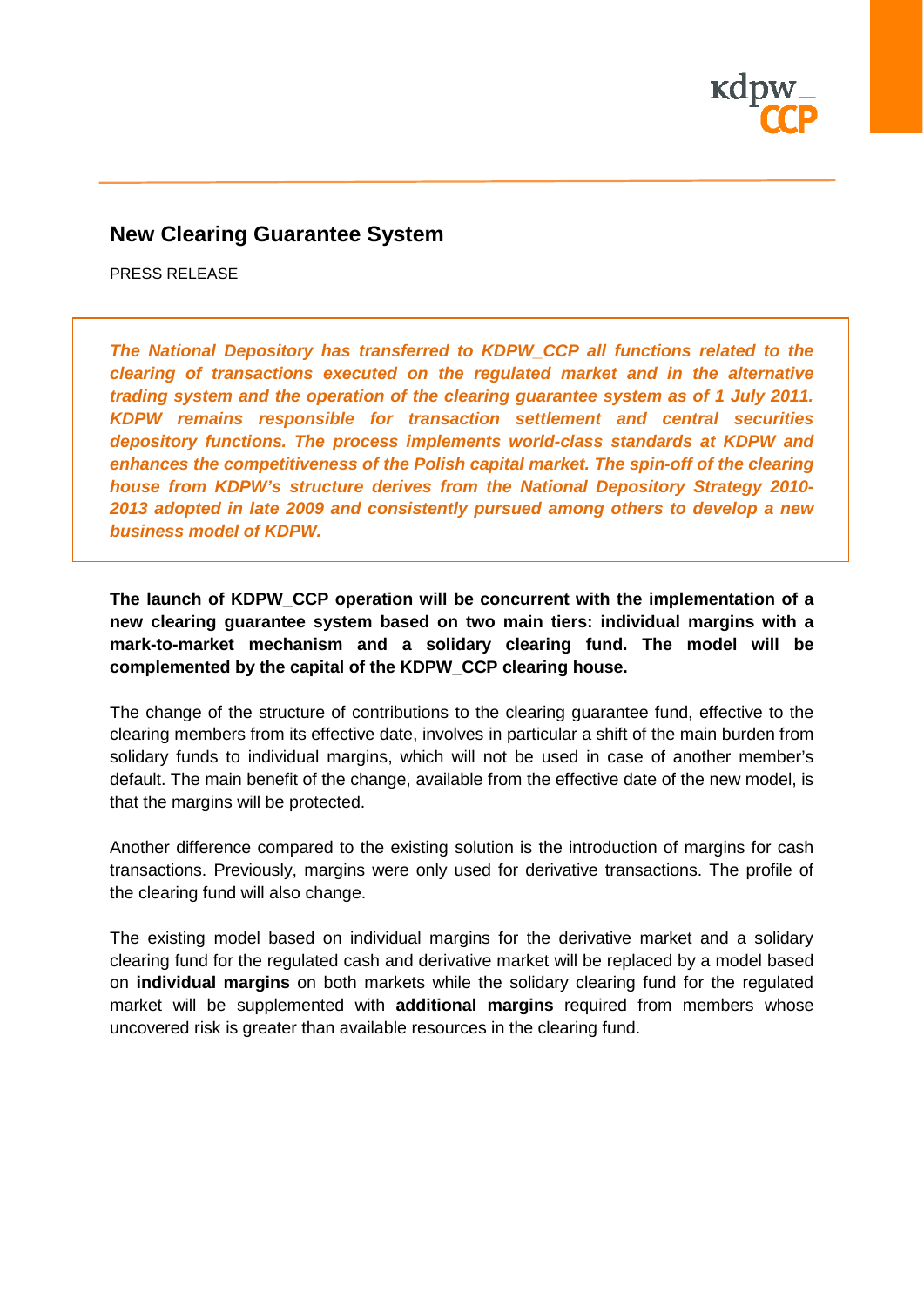In addition, the rules of guaranteeing the clearing of transactions executed on the regulated markets and in the alternative trading system have been harmonised. The change involves the use of identical tools supporting the clearing of transactions executed on the regulated market and in the alternative trading system including:

- ❖ access to automatic lending;
- $\cdot$  automatic buy-back of securities concerned by a transaction if their clearing is suspended;
- identical use of subsequent tiers of the guarantee system in case of shortage of resources necessary to settle all transactions executed on the regulated market and in the alternative trading system.



#### **Fig. 1. Main components of KDPW\_CCP's new clearing guarantee system**

*Source: KDPW study*

### **Cash market margins**

In the new model, the main burden of guaranteeing the clearing of transactions executed both on the cash and the derivative market will shift to **margins contributed by individual clearing members**, which can only be used in the event of the contributing member's default. The main benefit of the change is that **each member's margins will be protected**.

The function of margins is to secure risks within a certain time horizon under normal market conditions.

The existing solution did not include individual margins to secure cash transactions; in the event of a member's default, this generated the risk of using the resources of the clearing fund made up of contributions of all KDPW clearing members. The **mark-to-market** mechanism supports cash market margins as it reduces the risk to a one-day time horizon.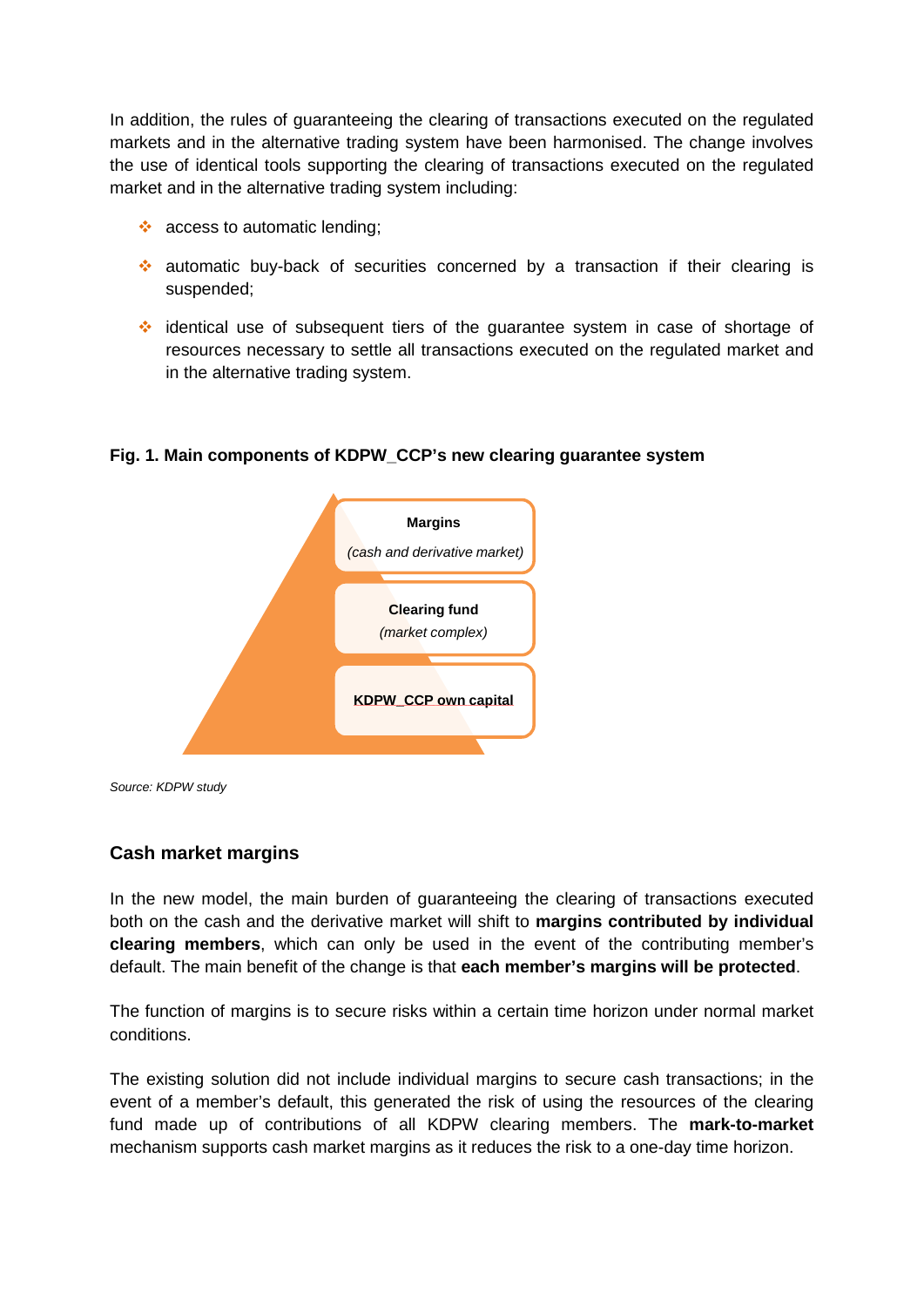## **New role of the clearing fund**

The introduction of margin requirements for the cash market will change the role of the clearing fund. Until now, in the absence of cash market margins, the clearing fund provided the first resources to be used on a **solidary** basis in case of a clearing member's default.

In case of stress market developments which are extreme yet possible, the amount of resources contributed as margins may prove insufficient. This additional risk known as **uncovered risk** will be secured with the resources of the **clearing fund**. Together with other components of the guarantee system (margins, mark-to-market), the clearing fund should provide sufficient resources necessary to ensure safety of clearing even in case of default of the **biggest clearing member** defined as the clearing member with the highest uncovered risk under stress market conditions. Stress conditions are unlikely but not impossible.

Uncovered risk is measured as the difference between margins required under stress conditions (understood as a material change of prices of financial instruments) and margins under standard market conditions.



**Fig. 2. Clearing fund calculation mechanism based on the uncovered risk concept**

```
DZ – margin
```
**FR=RN2** Clearing fund resources equal the highest uncovered risk generated by a clearing member calculated as the difference between stress parameter margins and normal parameter margins

*Source: KDPW study*

## **KDPW\_CCP capital**

The capital of the clearing house can be used in the clearing guarantee system as an additional component improving the safety of clearing on the Polish capital market. The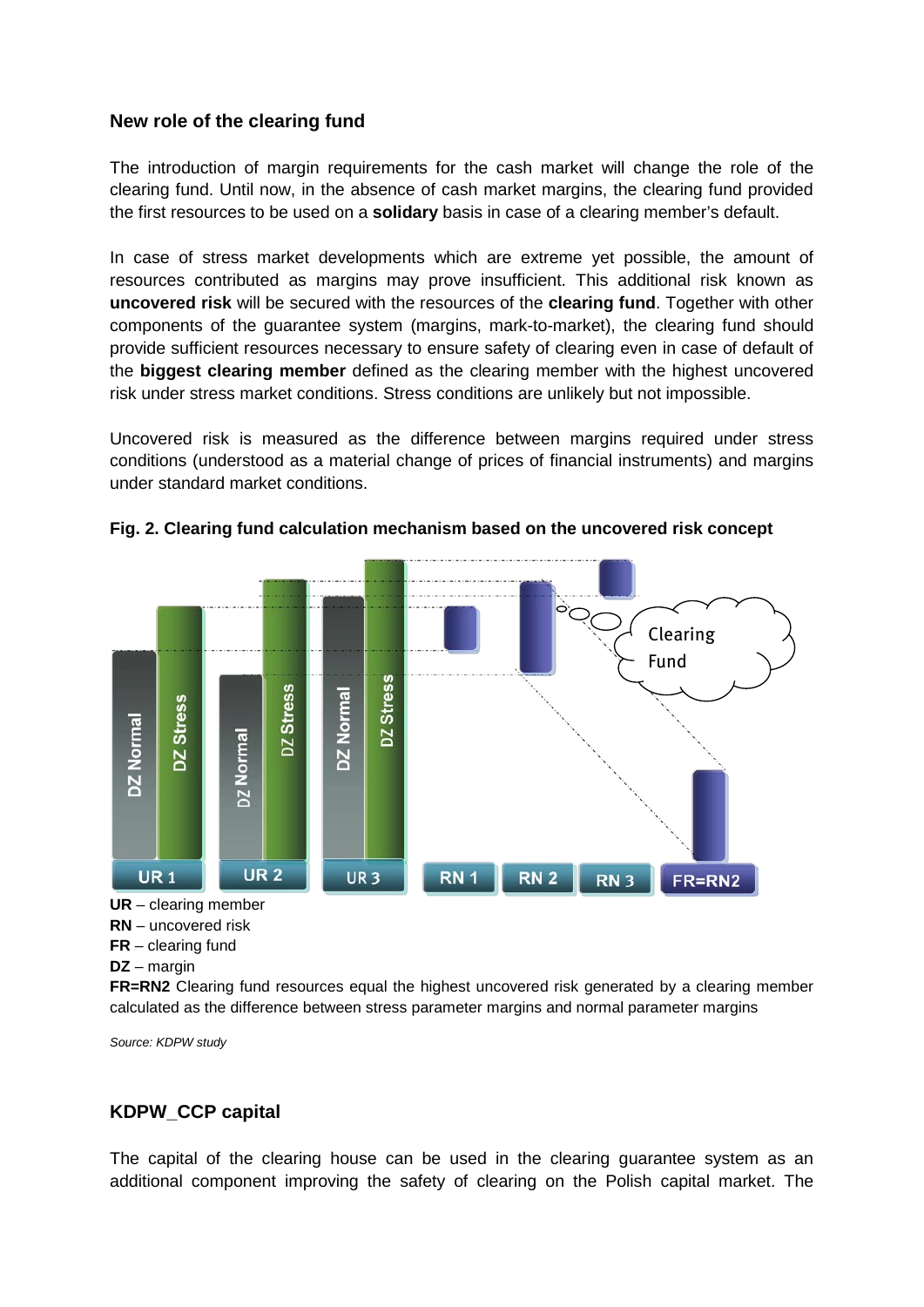KDPW\_CCP clearing house is equipped with **EUR 25 million** (PLN 100 million) of capital to be gradually increased in the coming years. The capital of KDPW\_CCP is the last resort in case of default of one or several members after the margins have been used and the clearing fund and all other financial resources have been exhausted. If KDPW\_CCP decides to allocate a part of its capital to additional resources which can be used for risk management purposes, this part can only be a surplus over the capital required in order to provide services and perform the on-going business of KDPW\_CCP.

|                          | <b>Status quo</b>                                               |    | <b>After KDPW_CCP go-live</b>                                                                      |
|--------------------------|-----------------------------------------------------------------|----|----------------------------------------------------------------------------------------------------|
| <b>Cash market</b>       |                                                                 |    |                                                                                                    |
| ÷                        | One-tier system based on a mutual<br>guarantee fund             | ❖  | Two-tier system based on individual margins<br>and a mutual guarantee fund for a market<br>complex |
| ٠                        | Non-standard risk measurement<br>methodology                    | 壘  | Risk measurement according to<br>SPAN®Liquidation Risk methodology                                 |
| <b>Derivative market</b> |                                                                 |    |                                                                                                    |
| ÷                        | Two-tier system based on margins and a<br>mutual guarantee fund | ❖  | Two-tier system based on individual margins<br>and a mutual guarantee fund for a market<br>complex |
| ٠                        | Non-standard risk measurement<br>methodology                    | ÷. | Risk measurement according to<br>SPAN®Liquidation Risk methodology                                 |
| <b>Clearing Fund</b>     |                                                                 |    |                                                                                                    |
| ٠                        | Separate fund for each market                                   |    | Fund for a market complex<br>壘                                                                     |
| ٠                        | Guaranteed with the capital of the clearing<br>house            |    | Uncovered risk methodology<br>❖                                                                    |
|                          |                                                                 |    | Guaranteed with the capital of the clearing<br>÷<br>house                                          |

### **Table 1. Comparison of the clearing guarantee system structure**

*Source: KDPW study*

### **Analysing the size and needs of the clearing guarantee system**

The completed simulations of contributions to the new clearing guarantee system based on application of the SPAN® risk measurement methodology in the calculation of margins and the uncovered risk concept in the calculation of contributions to the clearing fund define the change in the size and structure of members' required contributions to the guarantee system.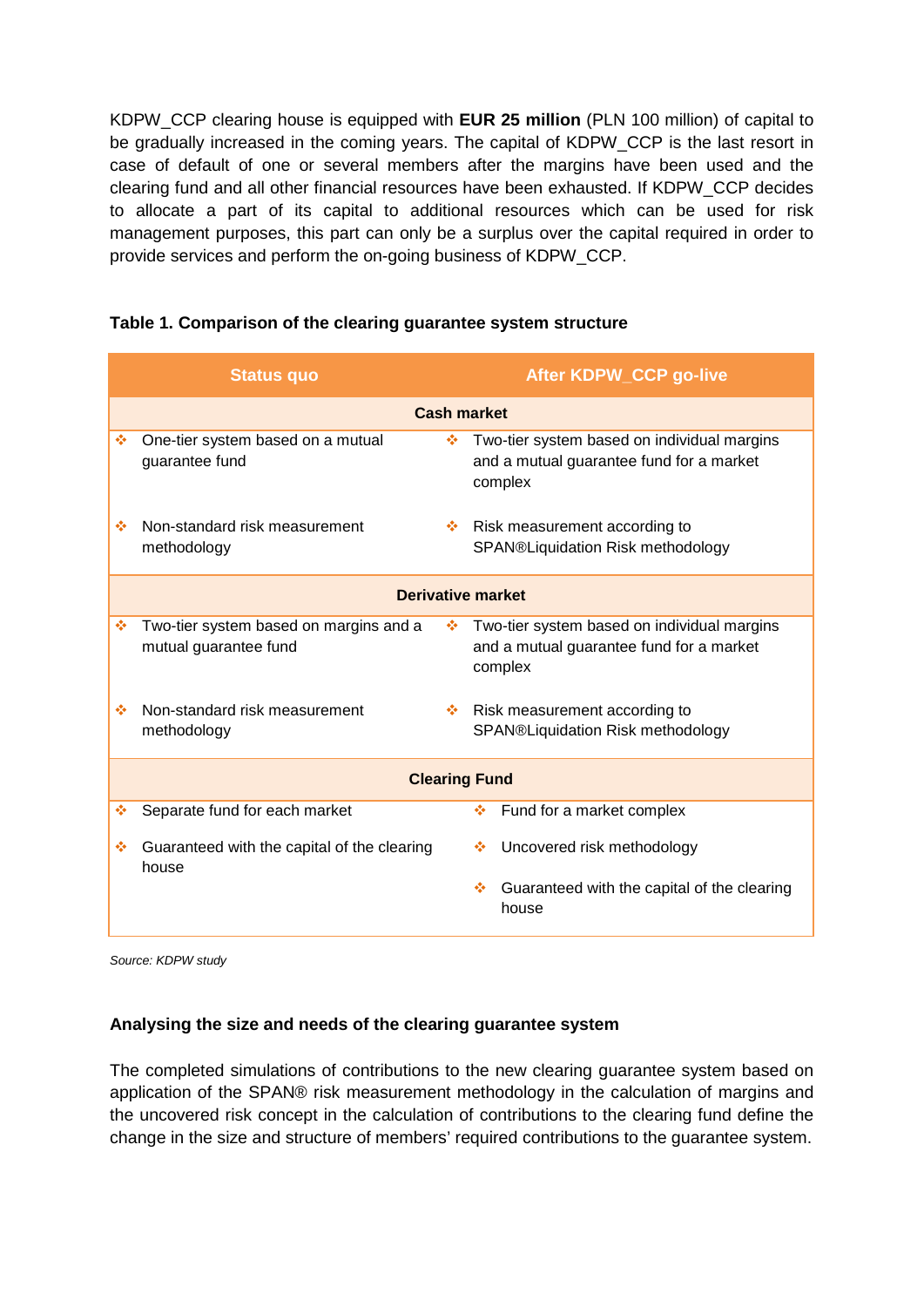The change of the structure mainly results from shifting the main burden from the clearing fund to margins contributed by members in order to secure individual obligations. **This change is a part of the harmonisation of the system with future regulatory requirements due to the implementation of EMIR and CRD as well as existing recommendations (CPSS/IOSCO recommendations and ESCB/CESR recommendations).**

The results of the simulations should be considered in the context of the requirements which will apply once the KDPW\_CCP clearing house goes live, gradually aiming to reach the target solutions securing risks at the optimal level.

The simulations suggest that risk parameters comparable to those used by the biggest foreign CCPs would result in a one-off dramatic increase of required margins and clearing fund contributions. Instead, the planned solution is to gradually adjust the parameters and consequently the structure of collateral which constitutes the resources of the clearing guarantee system.

The staged process introducing the optimal level of collateral will give clearing members more time to face the higher required guarantee system contributions and will create no major obstacles to market growth, which could happen if the requirements increased sharply.

The simulations were based on current market data (March 2011).

### *Status quo*

Under the existing structure of the clearing guarantee system, based on current market data, the members' total required contributions to the clearing guarantee system are:

- $\div$  margins 69%
- $\div$  Cash Market Clearing Fund 20%
- $\div$  Derivative Market Clearing Fund 11%





The capital of KDPW\_CCP as clearing guarantor amounting to **EUR 15 million** (PLN 60 million) constitutes additional resources available in the system. In addition, in extreme cases, it is possible to require members to pay additional contributions into the fund, which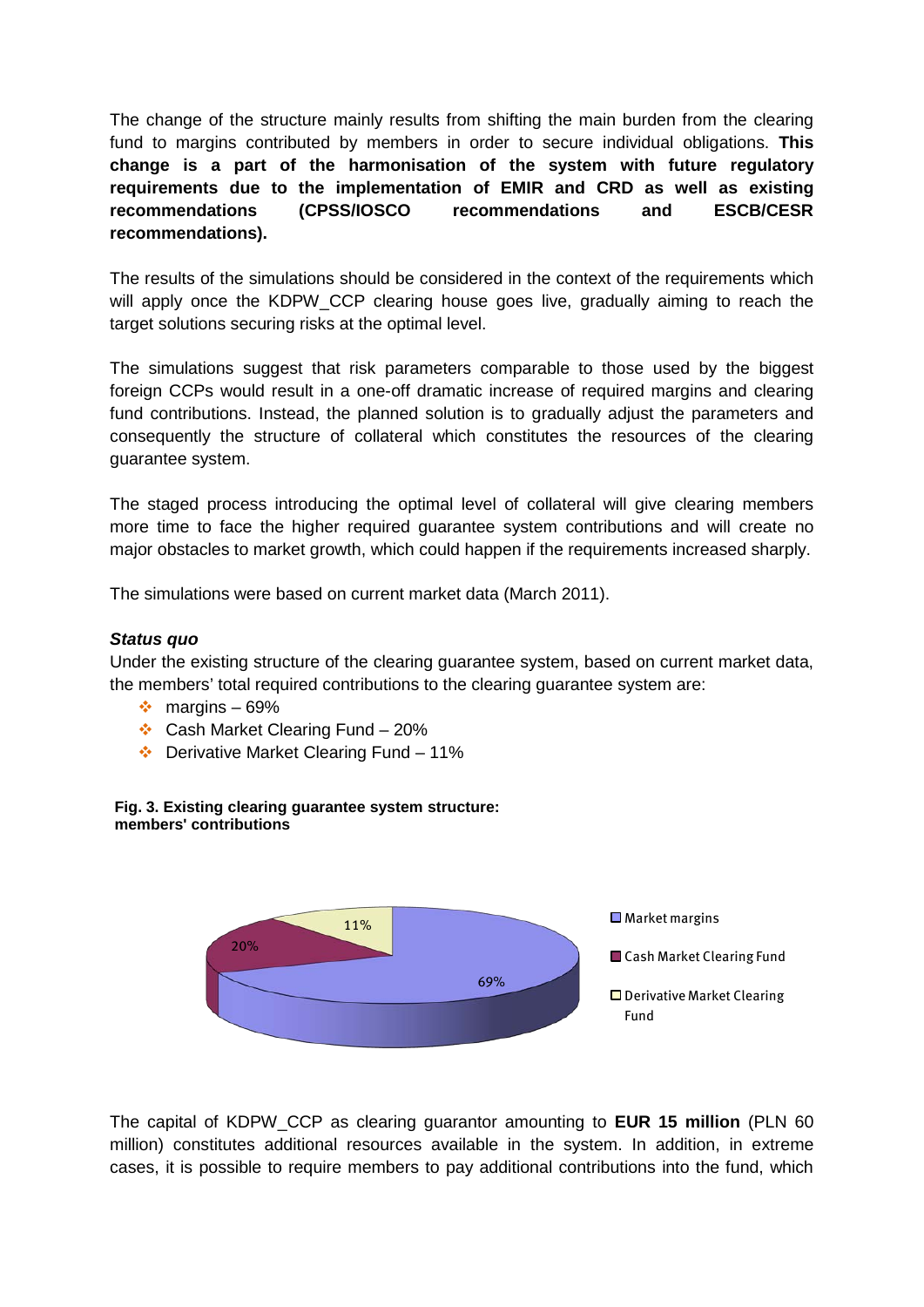are capped at 110% of basic contributions. According to the likely provisions of EMIR, additional contributions should not be included in the calculation of the system resources required to adequately protect CCP against members' default. They may also be costly to members due to planned capital requirement regulations.

## *Early phase (as soon as KDPW\_CCP goes live)*

The simulation assumes that the clearing fund resources should at least secure the risk of default of one member with the highest exposure to KDPW based on risk parameters set below the status quo parameters but still tolerable. Under these parameters, contributions to the clearing guarantee system resources required from each member will remain close to the current level.



#### **Fig. 4. Clearing guarantee system structure in KDPW\_CCP phase 1: members' contributions**

The difference between the status quo and the situation once KDPW\_CCP goes live mainly results from the **new risk measurement methodology**, which will modestly **reduce derivative risk contributions** mainly owing to a more precise risk description of option positions while **cash risk contributions will increase** due to a new risk collateral model and risk measurement at entity account level (currently at member account level).

### *Target situation*

The risk parameters to be used in the early phase (as soon as KDPW\_CCP goes live) will be gradually increased concurrent with an increase of KDPW\_CCP capital. As a target, the stress-test parameters to apply as of mid-2014 will allow to close default positions of the two members with the highest exposure assuming stress market price changes possible under extreme but probable market conditions.